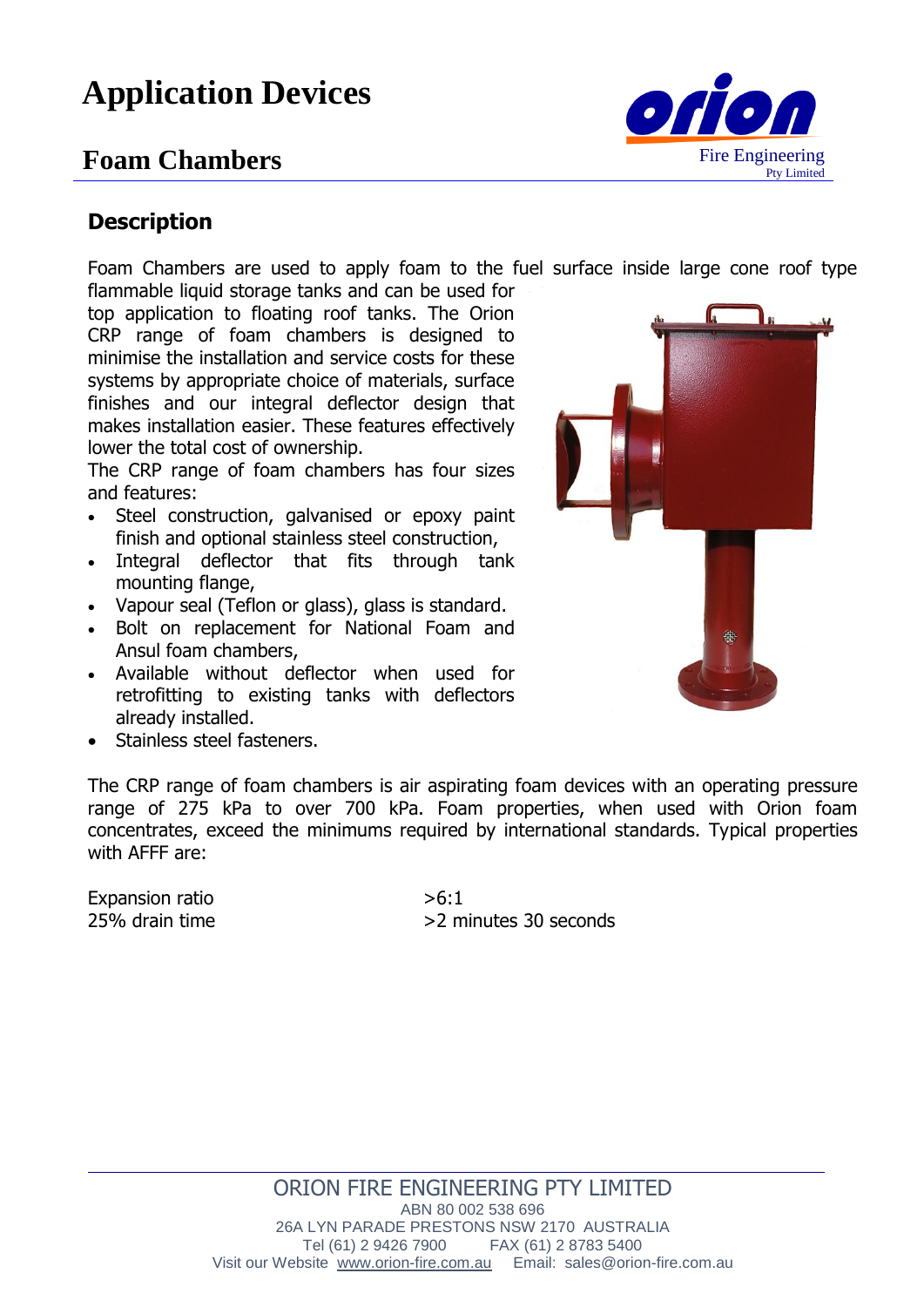### **Specifications**

|                 | <b>CRP-50</b> | <b>CRP-100</b> | <b>CRP-250</b> | <b>CRP-400</b> |
|-----------------|---------------|----------------|----------------|----------------|
| <b>Min Flow</b> | 80            | 366            | 660            | 1450           |
| <b>Max Flow</b> | 600           | 1400           | 2500           | 4500           |

The Orion CRP range of foam chambers have a minimum operating pressure of 275 kPa and a maximum operating pressure of 700 kPa.

Foam chambers must be able to be tested in situ and test connections are available for the CRP foam chambers.



#### **Models**

| <b>DIMENSIONS</b> | <b>CRP-50</b> | <b>CRP-100</b> | <b>CRP-250</b> | <b>CRP-400</b> |
|-------------------|---------------|----------------|----------------|----------------|
| A                 | 65 ASA 150    | 80 ASA 150     | 100 ASA 150    | 150 ASA 150    |
| B                 | 100 ASA 150   | 150 ASA 150    | 200 ASA 150    | 250 ASA 150    |
| C                 | 595           | 708            | 813            | 1002           |
| D                 | 176           | 215            | 254            | 302            |
| E                 | 70            | 100            | 120            | 150            |
| F                 | 389           | 498            | 529            | 646            |
| Weight            | 32 kg         | 44 kg          | 66 kg          | 112 kg         |

ORION FIRE ENGINEERING PTY LIMITED ABN 80 002 538 696 26A LYN PARADE PRESTONS NSW 2170 AUSTRALIA Tel (61) 2 9426 7900 FAX (61) 2 8783 5400 Visit our Website [www.orion-fire.com.au](http://www.orion-fire.com.au/) Email: [sales@orion-fire.com.au](mailto:sales@orion-fire.com.au)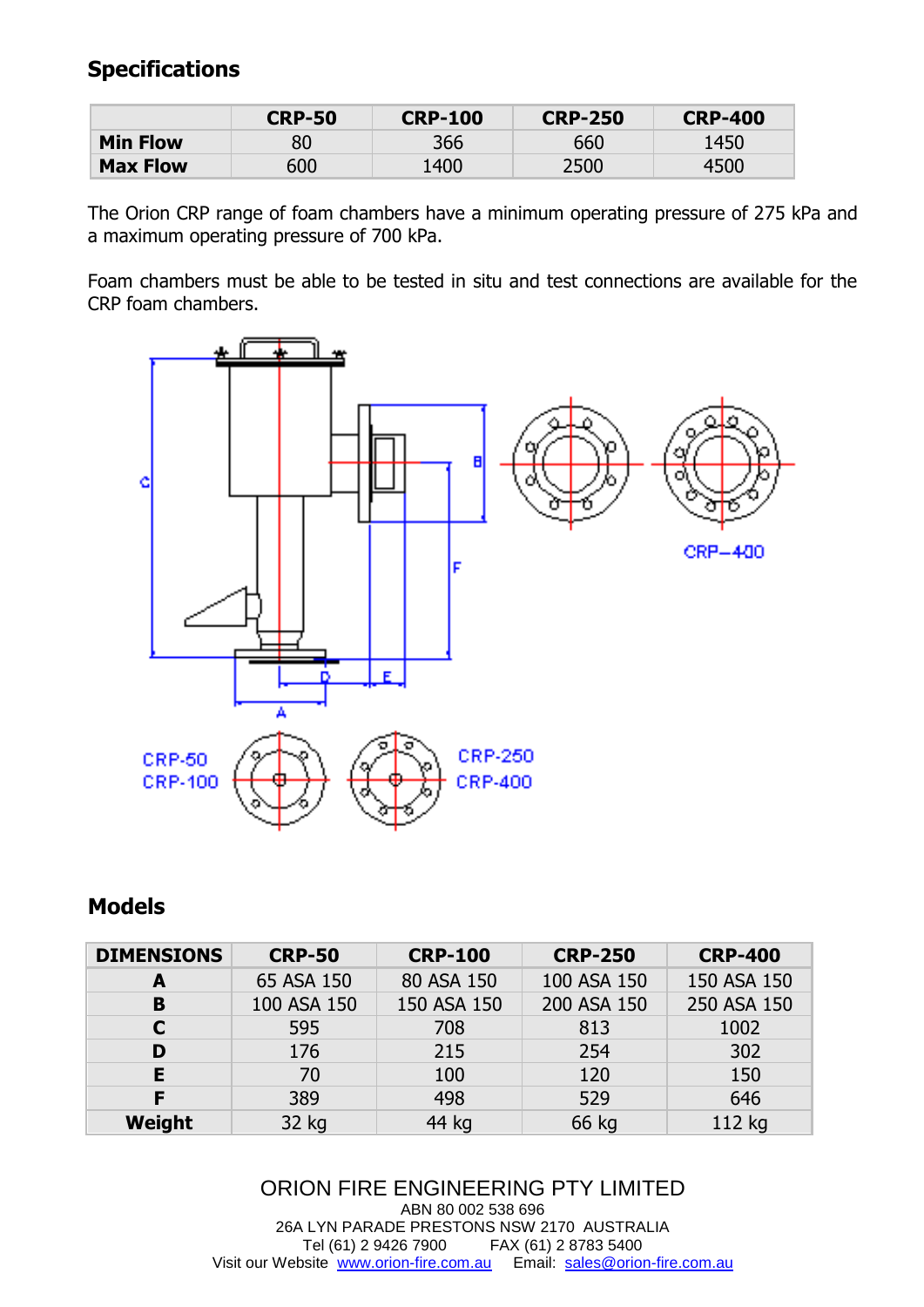

**CRP-100 Flow Rates**

**CRP-100 Foam Maker** 



ORION FIRE ENGINEERING PTY LIMITED ABN 80 002 538 696 26A LYN PARADE PRESTONS NSW 2170 AUSTRALIA Tel (61) 2 9426 7900 FAX (61) 2 8783 5400 Visit our Website [www.orion-fire.com.au](http://www.orion-fire.com.au/) Email: [sales@orion-fire.com.au](mailto:sales@orion-fire.com.au)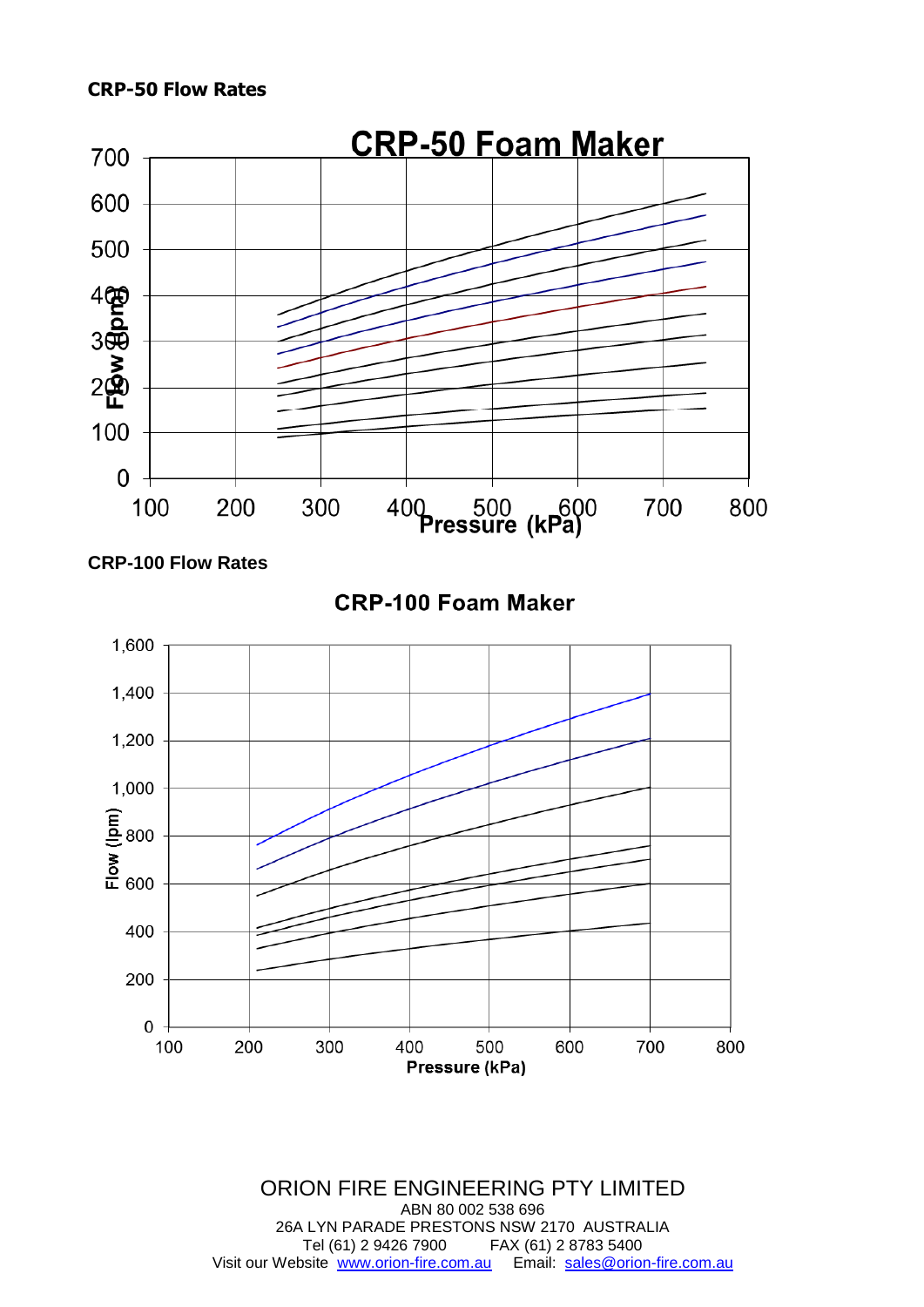#### **CRP-250 Flow Rates**



#### **CRP-250 Foam Maker**



## **CRP-400 Foam Maker**